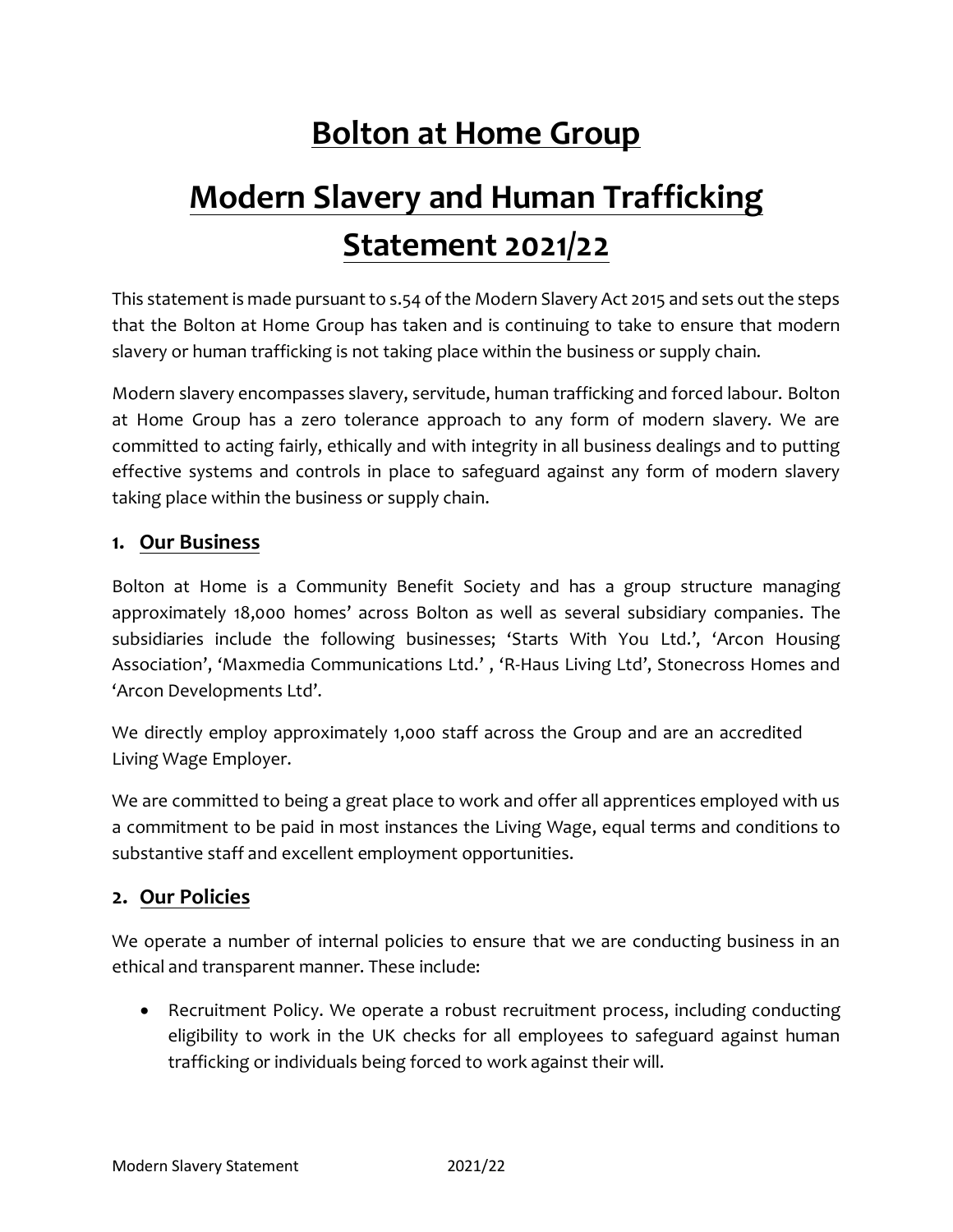- Employee Pay Policy. We have in place a clear policy which outlines all the terms of conditions of pay and associated allowances within the organisation.
- Whistleblowing Policy. We operate a Whistleblowing Policy so that all employees know that they can raise concerns about how colleagues are being treated, or practices within our business or supply chain, without fear of reprisals.
- Code of Conduct Policy. This code outlines the expectations of behaviour and conduct of those working for the organisation.
- Safeguarding Policy. We ensure our Safeguarding Policy reflects the principles and ensures reporting of any concerns to be identified by staff and are escalated as appropriate.
- Disciplinary Policy. This policy would deal with any contraventions or breach from staff in relation to Modern Slavery.
- Apprenticeship Framework. This Framework sets out our approach to Apprentices to ensure fairness, equality and pay policy appropriate to qualifications.
- Policies for Board Members. There are a range of policies in place for Board Members to outline expectations of how governance should take place across the Group.

# **3. Our Suppliers**

Bolton at Home Ltd's procurement process promotes good practice throughout the Supply Chain, in relation to the prevention, detection, investigation, and prosecution of offences, as well as the identification of the victims of those offences. Each organisation is asked to declare that they are not, nor their supply chain, involved in slavery and human trafficking and are fully compliant with the Act.

In addition to the above, as part of our contract with suppliers, we require that:

- 1. They have taken steps to eradicate modern slavery within their business by providing a statement of the steps that the organisation has taken/is taking to ensure that slavery and human trafficking is not taking place:
	- in any of its supply chains;
	- in any part of its own business and provide monitoring information on HR related issues.
- 2. The Supply Chain report on the processes and due diligence taken to ensure that their supply chains are slavery free.
- 3. They are fully compliant with the Modern Slavery Act 2015.
- 4. (For UK based suppliers) They pay their employees at least the national minimum wage / voluntarily implement the national living wage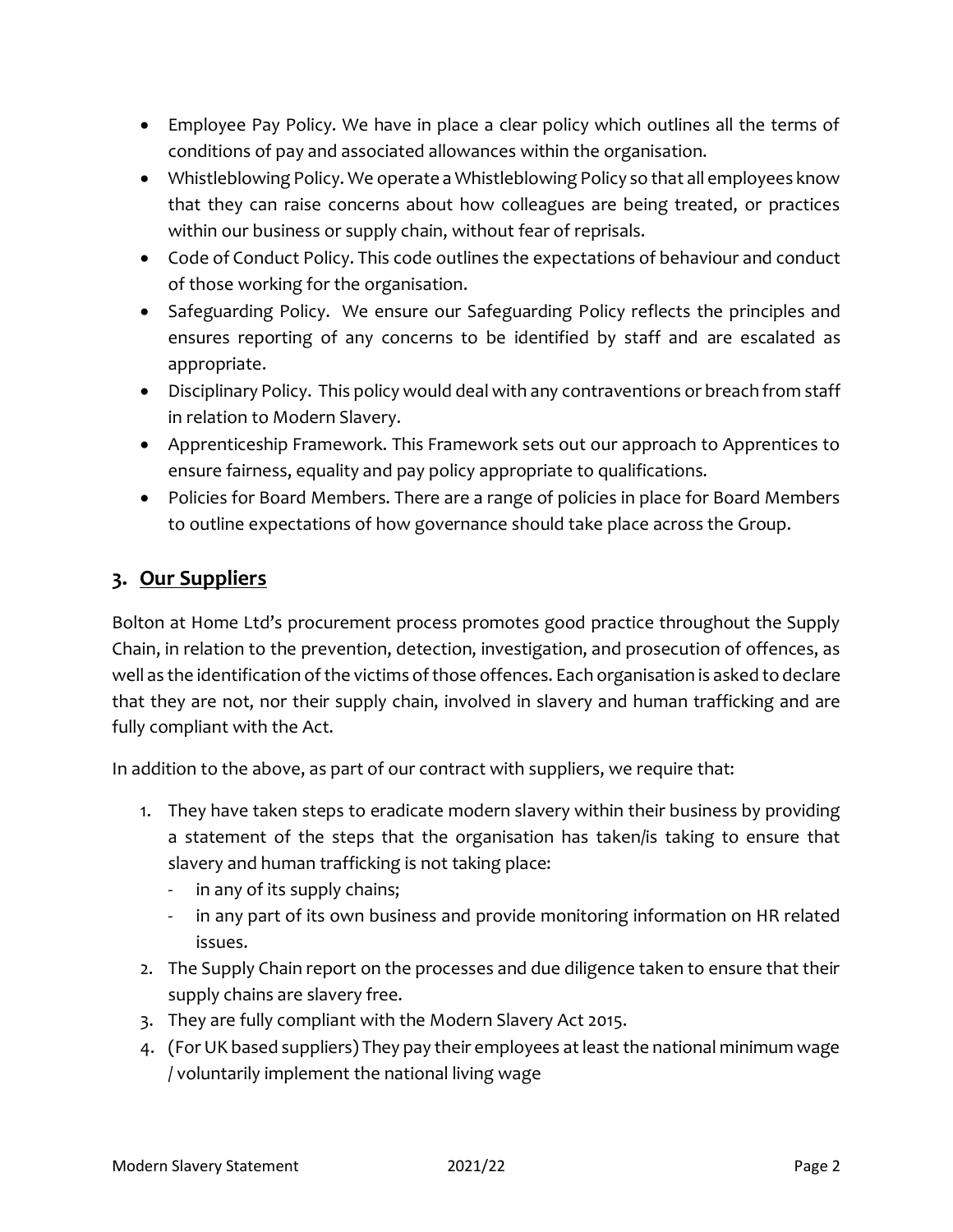5. (For international suppliers) They pay their employees any prevailing minimum wage applicable within their country of operations.

Bolton at Home Ltd. make known to organisations that any contravention/breach of relevant slavery and human trafficking legislation may lead to termination of any contract and removal from any approved list of suppliers, contractors and consultants engaged.

# **4. Training/Communication**

We have a number of ways in which we will provide awareness to staff to increase their understanding of the Modern Slavery Act. These include:-

- 1. The statement is available to all employees on the intranet to ensure a high level of understanding.
- 2. Safeguarding training is mandatory for all employees
- 3. Awareness is made available as part of the new starter process.
- 4. Increased awareness for employees is delivered via E learning/Training

# **5. The process we follow if Modern Slavery is suspected**

#### **Bolton at Home**

- 1. If a member of staff suspects modern slavery they are required to record/write down details of the concern i.e. what the concern is about, location of the concern, time of any events, descriptions of those involved, any vehicle details involved, conversations with anyone regarding the concerns raised – including names, addresses and contact numbers.
- 2. Forward this information without delay to Safeguarding Team via email
- 3. If as part of uncovering concerns regarding modern slavery and it is established there is an immediate concern i.e. somebodies safety is in danger, the police will be contacted immediately on 999.
- 4. A referral to the Safeguarding Team still needs to be made to who will then liaise with the police.
- 5. If staff become aware of an incident of modern slavery at weekend and over Bank Holiday periods they must contact the police on 999. Again they must also email the Safeguarding Team regarding the incident.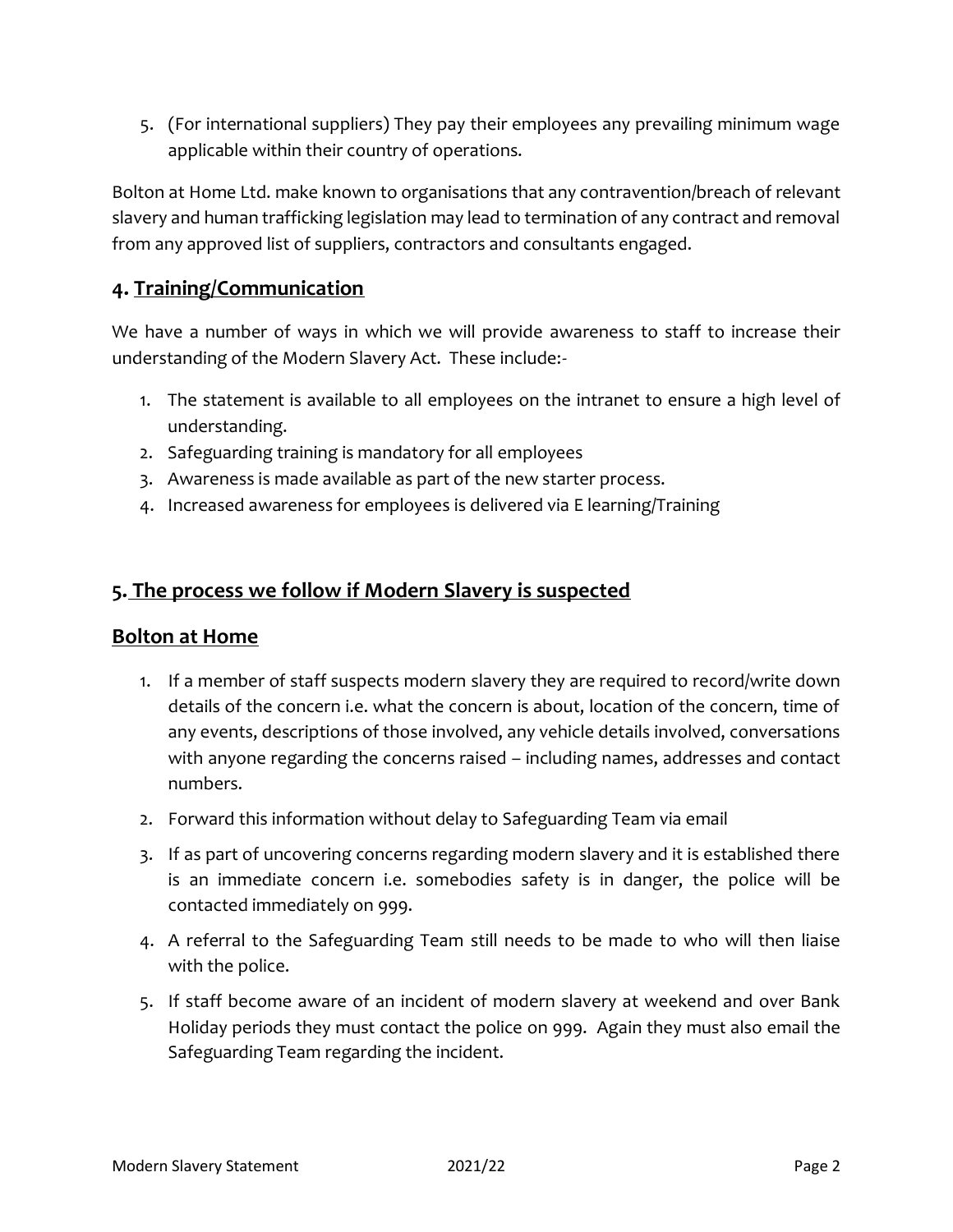# **6. Going forward to 2021/22 we will:-**

- 1. Ensure employees and our subsidiaries are aware of their duties regarding Modern Slavery and what steps to take if they suspect abuse and extend training via e-learning as well as awareness campaigns
- 2. Continue to ensure that the Suppliers and Contractors we commission adhere to the conditions outlined in our Modern Slavery statement.
- 3. Continue to work closely with the Local Authority and other agencies and report cases of Modern Slavery.
- 4. Continue to work with our recognised Trade Unions to ensure good employment terms, conditions and practises for employees
- 5. Raise awareness with our customers via social media.
- 6. Review our Confidential Reporting Policy to ensure it covers the reporting of Modern Slavery suspicions.

# **7. Our Subsidiaries**

#### **Starts with You Ltd.**

Starts with You Ltd. (SWY) is committed to tackling Modern Slavery and will ensure that employees and managers are fully trained and aware of issues of Modern Slavery and their Modern Slavery Sand Human Trafficking Statement.

SWY have policies in place to ensure business is conducted in a fair and ethical manner including Safeguarding, Whistleblowing, Grievance, Code of Conduct etc. SWY policies include measures to aid prevention of Modern Slavery and are regularly updated to ensure they are compliant with legislation and incorporate best practice.

SWY are committed to aiding prevention of Modern Slavery in our supply chain and require copies of Modern Slavery Statements for all approved suppliers and those who provide products and services in excess of £5,000 and have their own form for reporting cases to Bolton at Home's Safeguarding Team.

SWY ensure that employees and managers are fully trained and will publicise the statement to their own staff.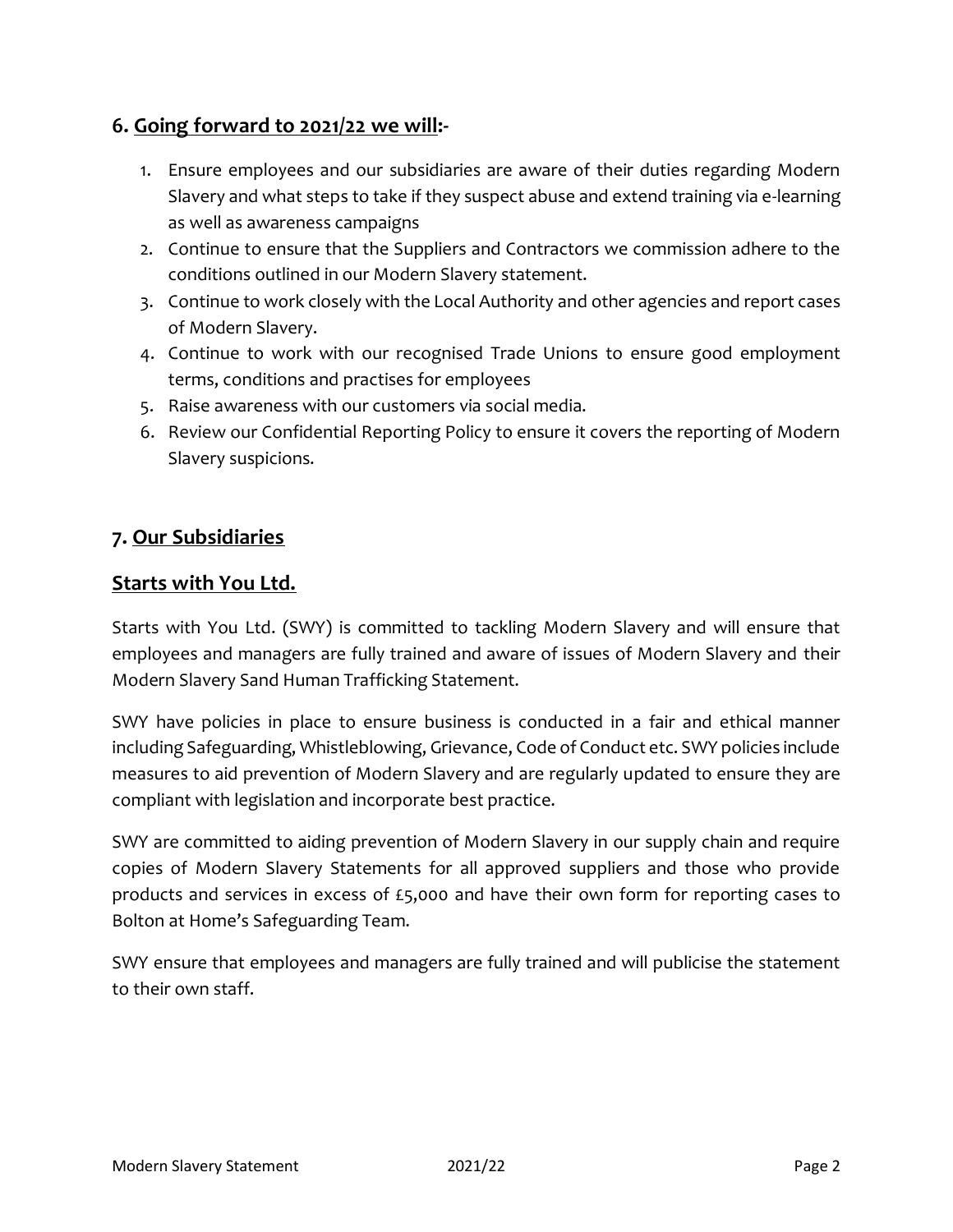# **Arcon Housing Assoc.**

- 1. If staff suspect modern slavery they will record/write down details of the concern i.e. what the concern is about, location of the concern, time of any events, descriptions of those involved, any vehicle details involved, conversations with anyone regarding the concerns raised – including names, addresses and contact numbers.
- 2. Forward this information without delay to the Safeguarding team in the local authority where the concern has occurred. This may be telephone or email or via the website depending on each local authority's referral process.
- 3. If as part of uncovering concerns regarding modern slavery and it is established there is an immediate concern i.e. somebodies safety is in danger, the police will be to contacted immediately on 999.
- 4. A referral to the appropriate Local Authority Safeguarding Team still needs to be made, so they can then liaise with the police.
- 5. If staff become aware of an incident of modern slavery at weekend and over Bank Holiday periods they must contact the police on 999. Again they must also contact the appropriate local authority Safeguarding Team regarding the incident to make a referral.

Employees have access to mandatory e-learning including Modern Slavery delivered via Bolton at Home.

# **R-Haus Ltd, ADL and Stonecross Homes.**

Employees acting on behalf of R-haus Living Limited, Acron Developments Limited and Stonecross Homes Ltd would follow steps 1 to 5 of the Bolton at Home process, however would contact the relevant local authority. Each of the local authorities that the companies operate in have a Safeguarding policies and as with the Bolton at Home's policy would contact the police if at weekend, Bank Holiday or after 5p.m.

Currently the local authorities covered in addition to Bolton are across Greater Manchester and the wider region. Staff who carry out work on behalf of R-haus Living Limited, ADL and Stonecross are either Bolton at Home or Arcon employees and therefore will have carried out all training and awareness made available through Bolton at Home and Arcon.